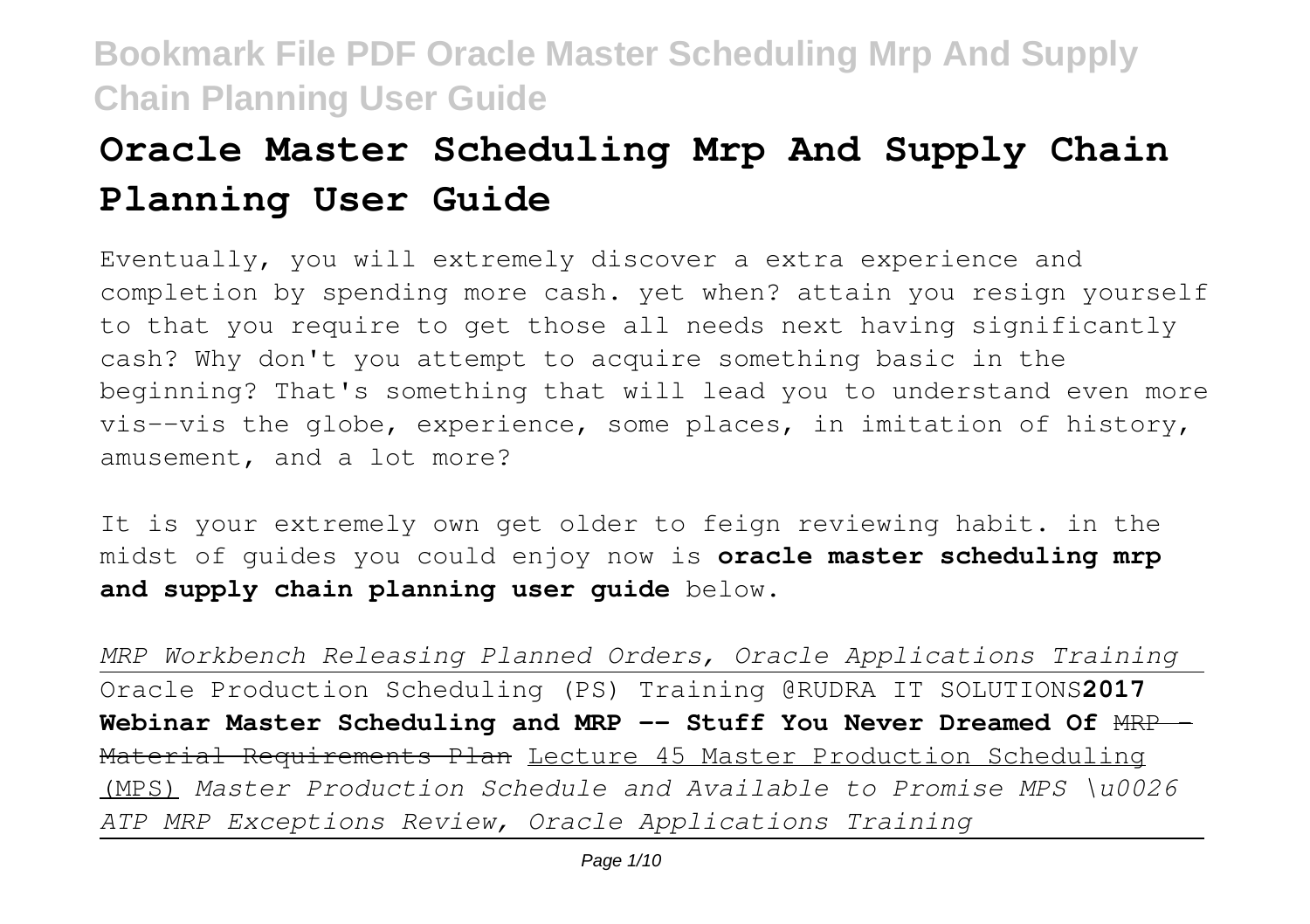MRP Reviewing Plan Options, Oracle Applications Training

MRP Table and Calculations Updated) Improve Performance to Schedule with Time Fences *Oracle ASCP Intro and Concepts | Advanced Supply Chain Planning@Click4learning* Master Production Schedule *Calculating Safety Stock: Protecting Against Stock Outs Excel Graphical Production Planning and Control Planner, Manufacturing BOM Scheduling, Demo Part 1* Master Production Schedule and Available to Promise(MPS \u0026 ATP *The Production Planning Process Use Excel Solver to generate a production schedule (English) Godfrey - MPS \u0026 ATP*

Materials Requirements Planning

Lot-for-Lot (L4L) Material Requirements Planning<del>Dynamics AX</del> Introduction to Master Planning SAP Production Planning \u0026 Manufacturing; Introduction to SAP PP, SAP Production Planning \u0026 Control Available to Promise **MPS Overview Updated)** Master Scheduling – Getting The Most Out of Action and Delay Messages **Material requirement planning (MRP) Oracle ASCP Introduction | Advanced Supply Chain Planning Demo Microsoft Dynamics AX MRP Coverage Groups SAP MM - MRP - Consumption Based Planning** *Advanced Supply Chain Planning - Intro (ASCP)@Click4learning*

Oracle Master Scheduling Mrp And Two-Level Master Scheduling... Repetitive Planning... Kanban Planning... Project MRP... Memory-based Planning Engine... Parallel Page 2/10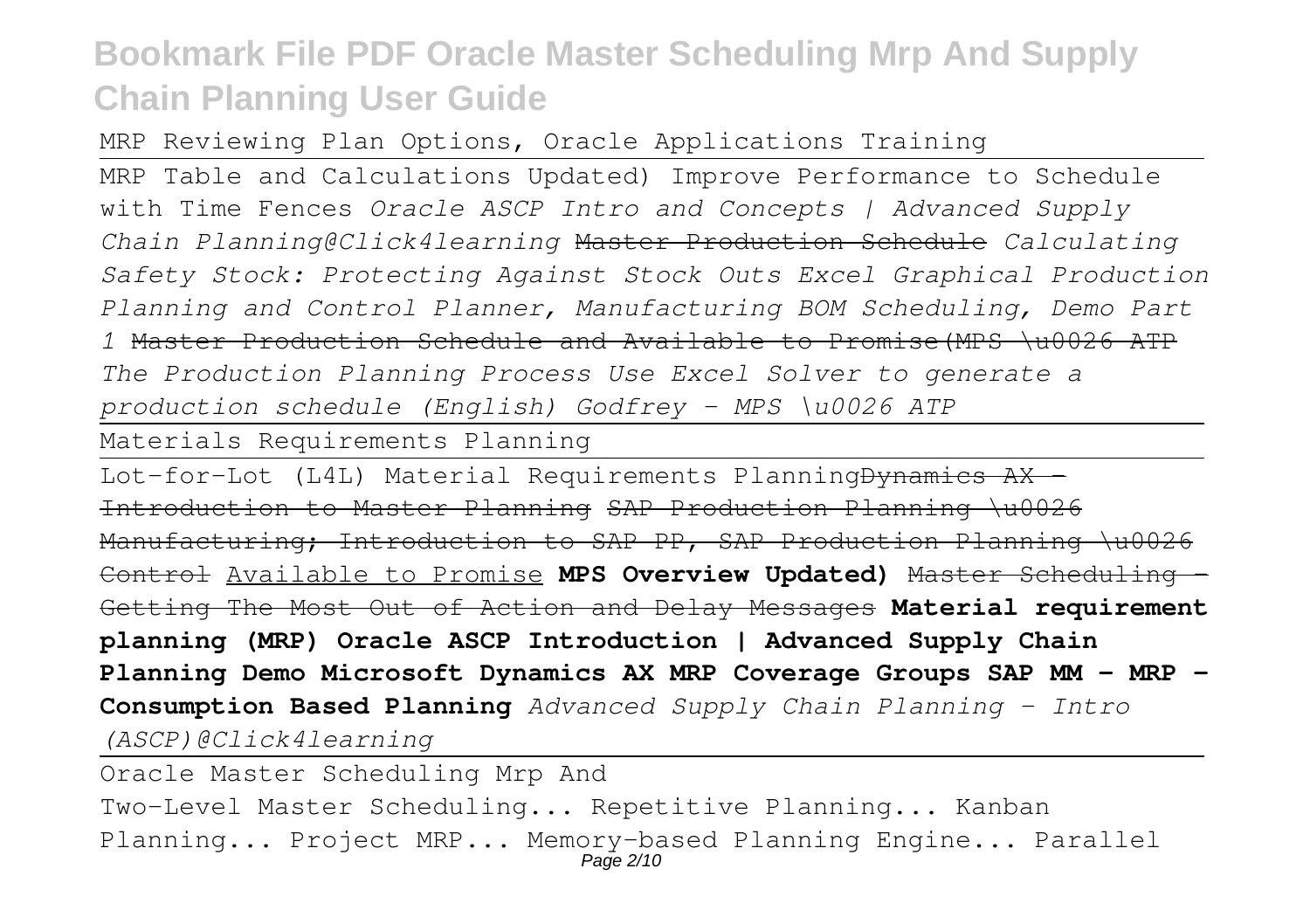Processing... Reports and Processes... Profile Options. Windows and Navigator Paths... Other Topics Getting Started and Using Oracle Applications... New Features in this Release. Documentation Updates. Custom Help

Oracle Master Scheduling/MRP and Supply Chain Planning ... Oracle Master Scheduling/MRP and Oracle Supply Chain Planning User's Guide Release 11 March 1998. Important revisions have been made to this user's guide. Please choose t he corresponding "Updates" link from the Oracle Application Release 11 d ocumentation table.

Oracle Master Scheduling/MRP and Oracle Supply Chain ... Oracle Master Scheduling/MRP and Supply Chain Planning provide many different item and plan level attributes that give you the flexibility for generating material and distribution requirements plans that satisfy your business needs. The planning process calculates net material requirements from: the master schedule . bills of material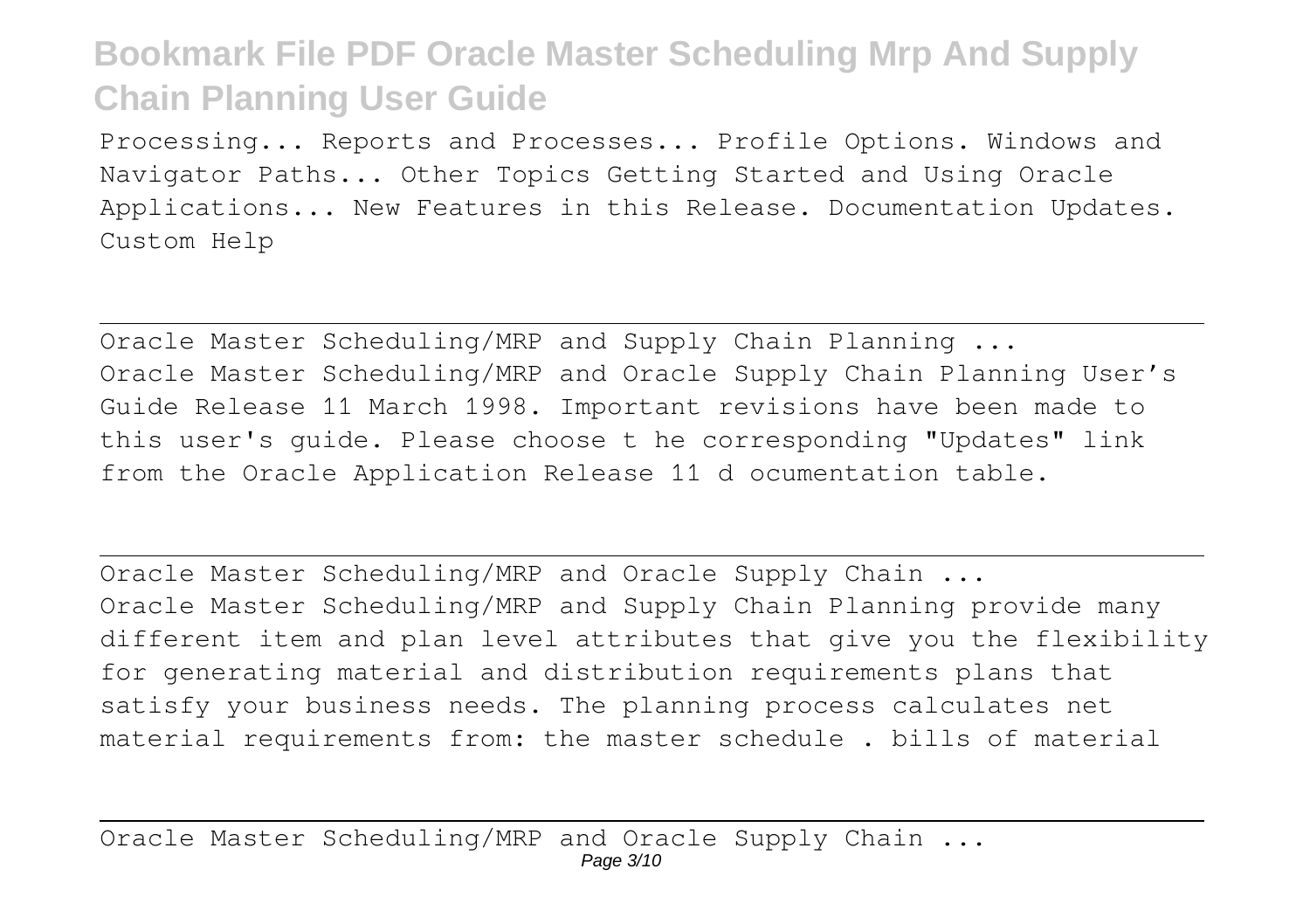Oracle Master Scheduling/MRP and Supply Chain Planning Profile Options MRP:ATP Assignment Set Indicate the name of the assignment set to use for Supply Chain ATP. You can update this profile at the site level. MRP:Calculate Excess Exceptions on Time Fence Indicate whether to calculate excess exceptions at the time fence, instead of up to the time fence.

Oracle Master Scheduling/MRP and Supply Chain Planning ... Oracle Master Scheduling/MRP and Oracle Supply Chain Planning User Guide Release 11i The part number for this book is A82939–02. To reorder this book, use set part number

Oracle Master Scheduling/MRP and Oracle Supply Chain ... Oracle Master Scheduling/MRP and Supply Chain Planning Windows and Navigator Paths Paths specific to Master Scheduling/MRP appear in italics and regular text. Paths specific to Supply Chain Planning appear in bold. Paths specific to Distribution Planning also appear in bold, but exclude MRP and MPS from the Supply Chain Planning Navigator. Although your system administrator may have customized your navigator, typical navigational paths include the following: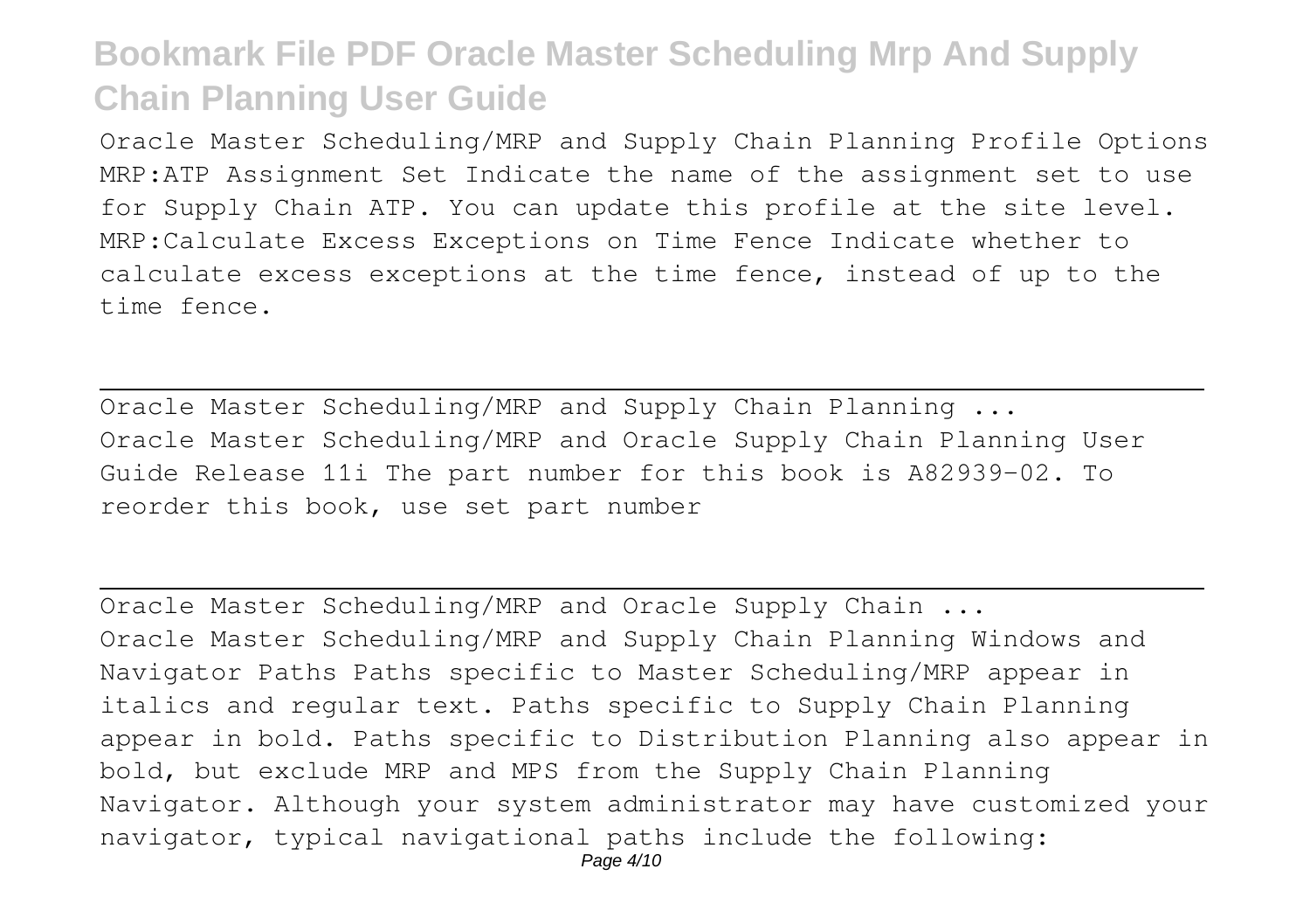Oracle Master Scheduling/MRP and Supply Chain Planning ... Oracle Master Scheduling/MRP and Supply Chain Planning sorts the report by planner, and then by material category within planner. Note: If you choose No sort here, the report is sorted using just the First Sort type. If you choose No sort, the report is sorted by using just the First Sort type. Third Sort Select the third sort type for the item.

Master Schedule Detail Report (MRP and Supply ... - Oracle Welcome to Release 12 of the Oracle Master Scheduling/MRP and Oracle Supply Chain Planning User Guide. This guide is intended for implementers, administrators, and users of Oracle Master Scheduling/MRP and Oracle Supply Chain Planning See Related Information Sources on page xvi for more Oracle Applications product information.

Oracle® Master Scheduling/MRP and Oracle Supply Chain Planning Oracle Master Scheduling/MRP and Oracle Supply Chain Planning users Page 5/10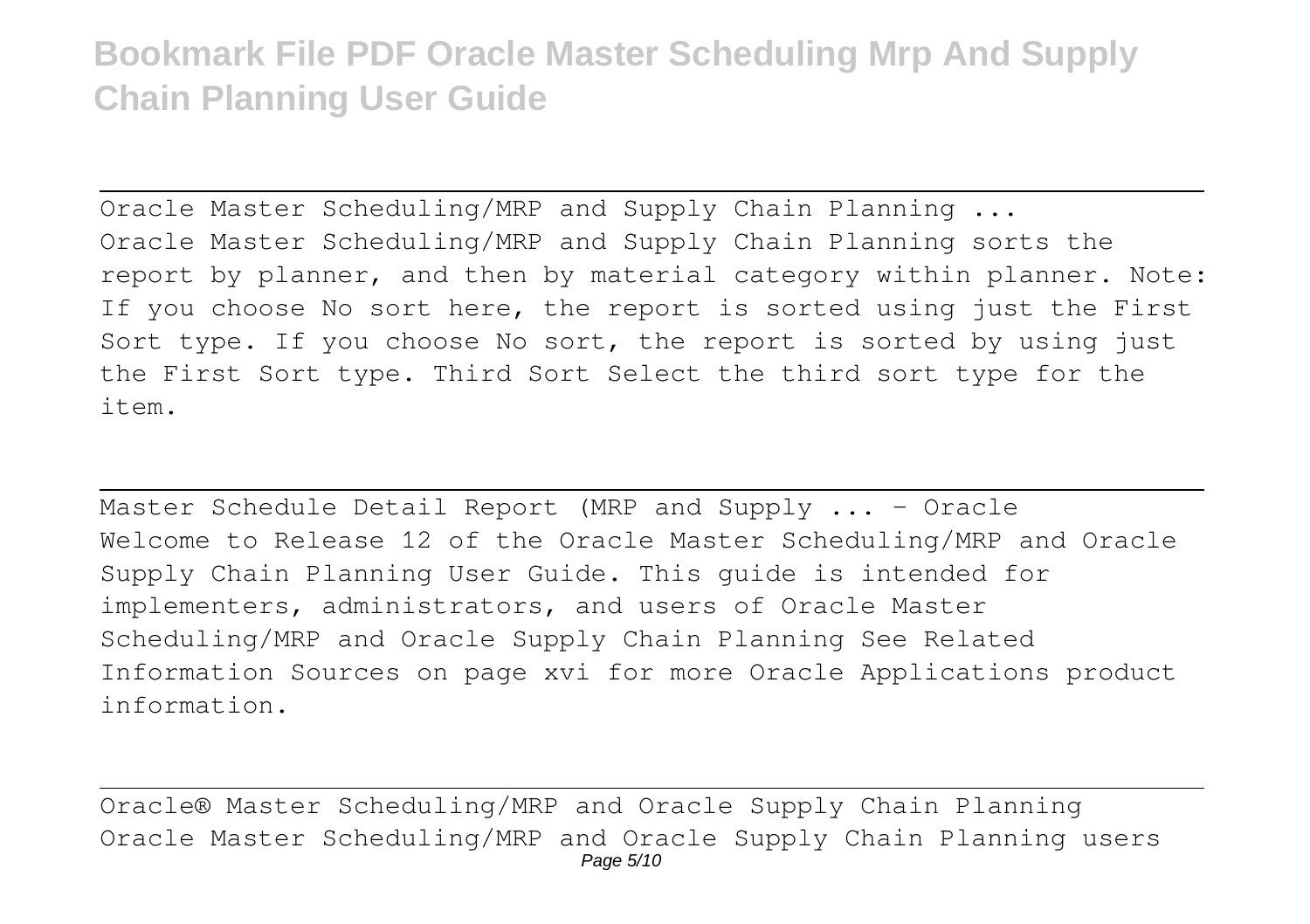use the Profile Options form to set profile options only at the user level. You can update your personal profile options if you want to override the defaults provided by Oracle Master Scheduling/MRP and Oracle Supply Chain Planning.

Overview of Setting Up (MRP and Supply Chain ... - Oracle Oracle Master Scheduling Mrp And Supply Chain Planning Users Guide file : beginning algebra eighth edition houghton mifflin harcourt assessment guide form williams sonoma breadmaker parts model ws0598 instruction manual recipes pdf proper college paper format aviation medical examiners guide

Oracle Master Scheduling Mrp And Supply Chain Planning ... It will help you plan your purchases depending on the customer demands or forecasts. Here the system plans the production of individual commodities considering a range of elements such as inventory costs, production costs, lead time, capacity, working hours, inventory levels, available storage...etc.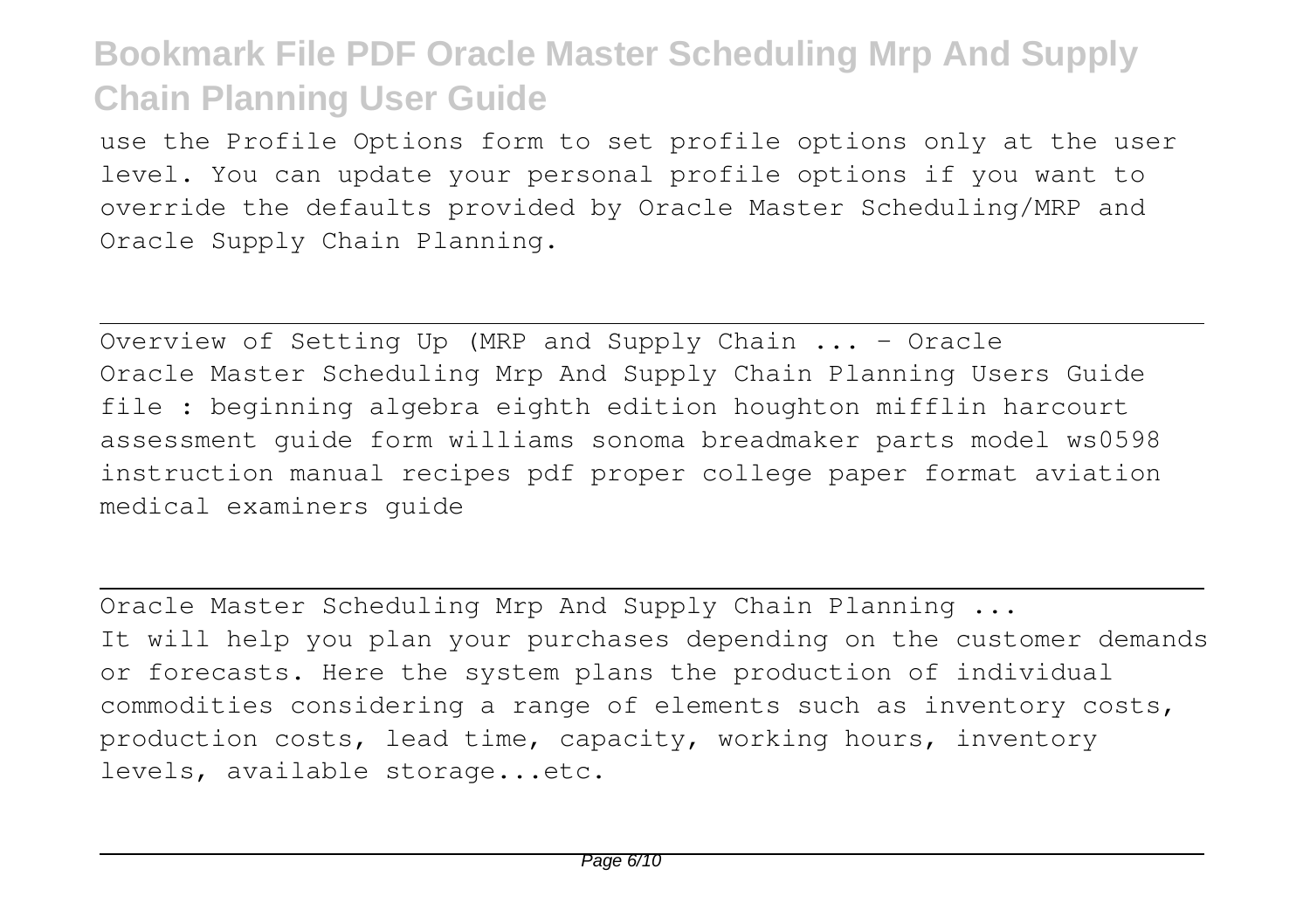What is the difference between MPS and MRP?

As Ptak noted, MRP and production planning and scheduling software operate in synergy – with the distinction that production planning is more concerned with operations, rather than materials. Production planning and scheduling software is designed to extend (not substitute) the functionality of MRP in four primary ways.

What's the Difference Between MRP and Production Planning ... oracle oracle master scheduling white paper user guide oracle master scheduling mrp attention: when you first define a schedule, oracle master scheduling/mrp and supply chain planning creates a current version and an original version that are identical you add new schedule entries, these entries are added to

Oracle Master Scheduling White Paper Master Scheduling/MRP/SCP. Materials requirements planning, referred to by the initials MRP, is a technique which assists a company in the detailed planning of its production. Recall here that the master production schedule sets out an aggregate plan for production. MRP translates that aggregate plan into an extremely detailed plan.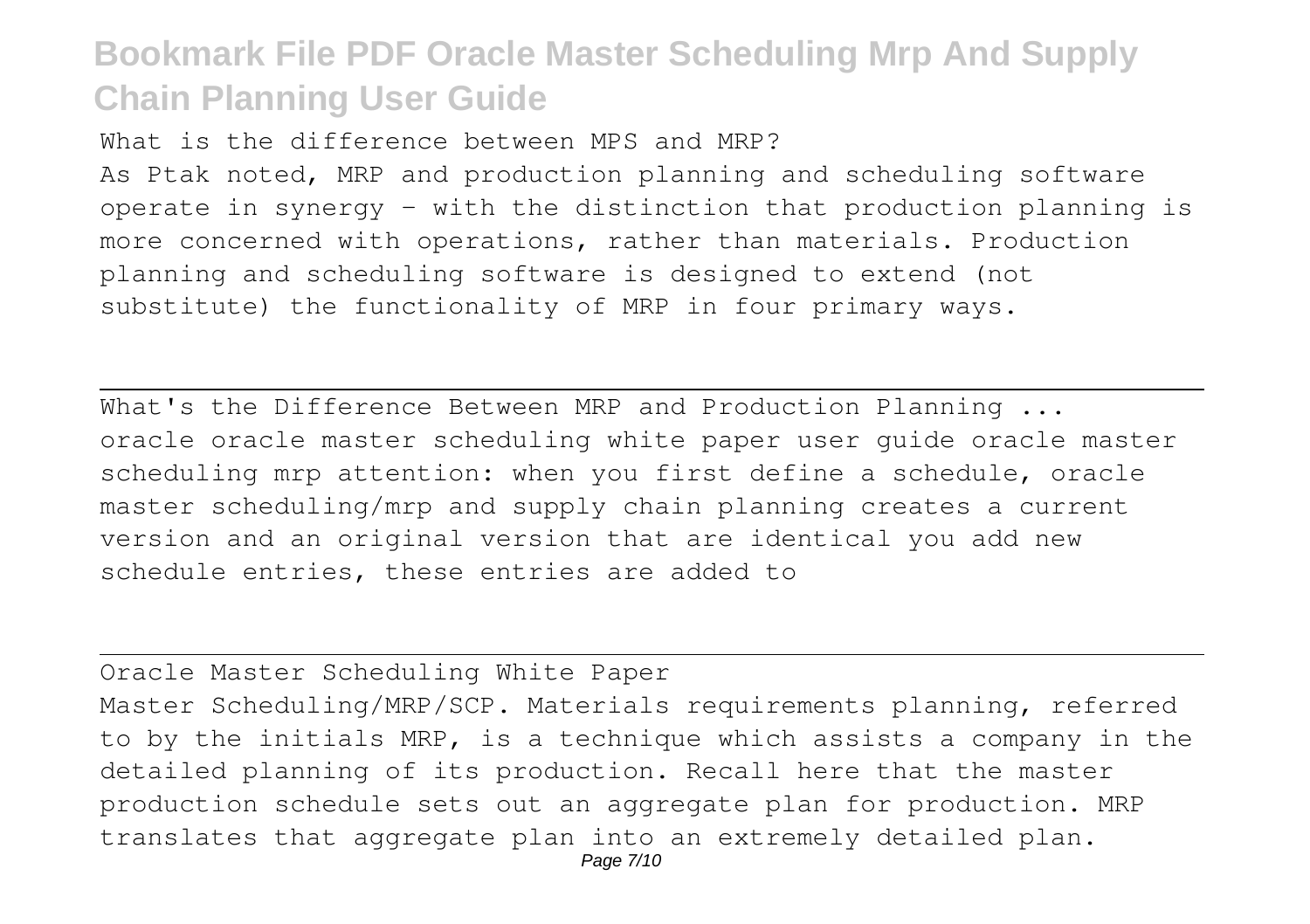Master Scheduling/MRP/SCP | OracleUG Oracle Master Scheduling/MRP and Supply Chain Planning also plans any MRP planned items that have an MPS planned component. This ensures that all derived demand is correctly passed down. Once you have generated an MPS plan, you can make a copy of the plan that is identical to the original.

Plan Generation | OracleUG

With a shrinkage rate of .2 (20%), Oracle Master Scheduling/MRP and Supply Chain Planning assumes you lose 20% of any current discrete jobs and 20% of any suggested planned orders. In this example, since you have a discrete job for 60, assume you lose 20% of that discrete job, or 60 times 20%, or 12 units. The net supply from the discrete job is 48.

Shrinkage Rate/Component Yield/Safety Stock | OracleUG Oracle Master Scheduling/MRP and Supply Chain Planning automatically consumes forecasts for product families, configurations, models, Page 8/10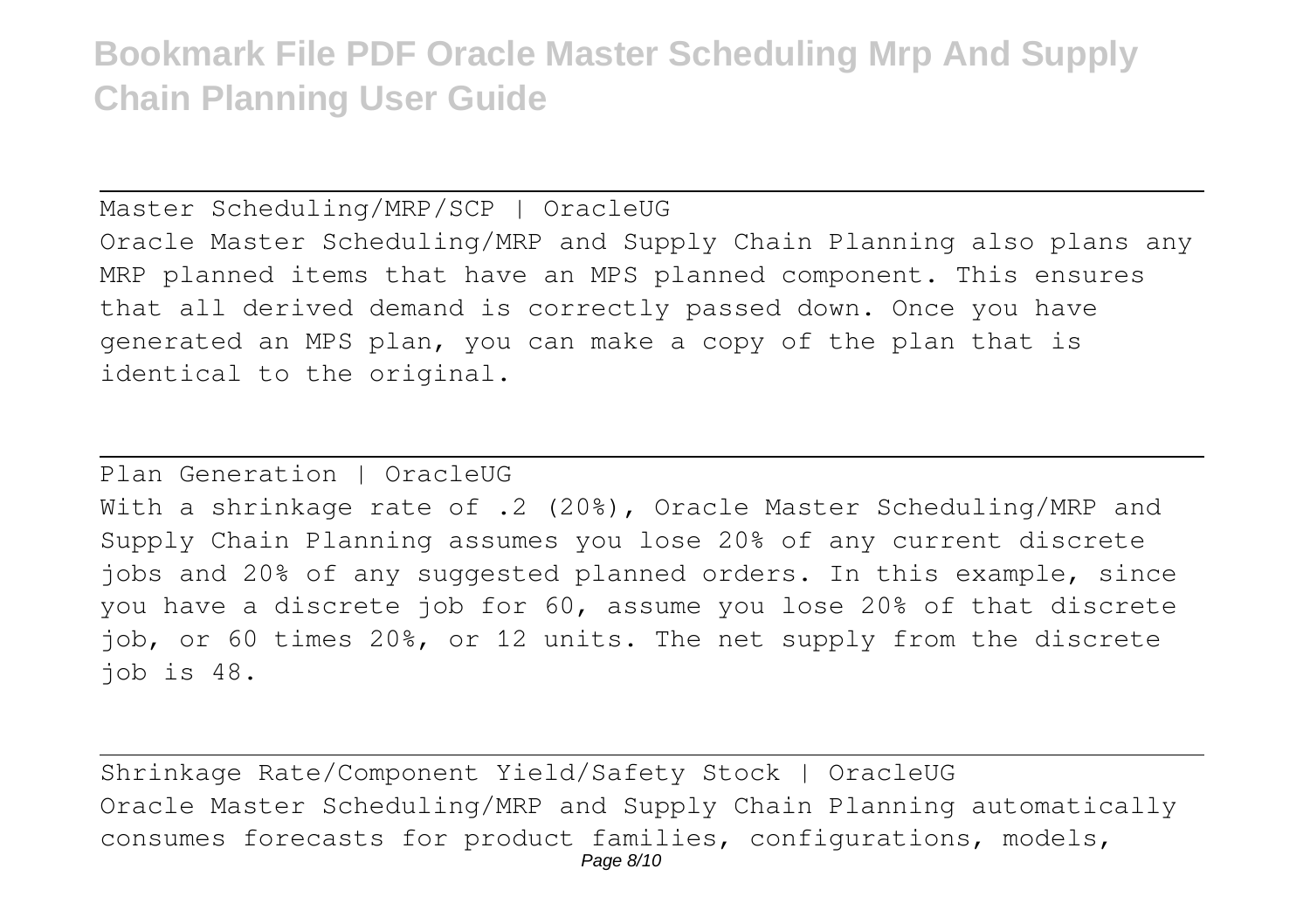option classes, and options when you place sales order demand for configurations. By default, forecast consumption consumes forecasts by item.

#### Forecast Explosion | OracleUG

Oracle Master Scheduling/MRP and Supply Chain Planning does not generate a reschedule out recommendation if the number of days the order is going to arrive early is less than the acceptable early days delivery. This allows you to reduce the amount of rescheduling activity within a material plan.

#### Overview of Plan Control | OracleUG

In short, an MRP, or Materials Requirements Planning, is used to determine how many materials to order for a particular item, while an MPS, or Master Production Schedule, is used to determine when the materials will be used to produce an item. The calculations are exactly the same for each—with one distinction: